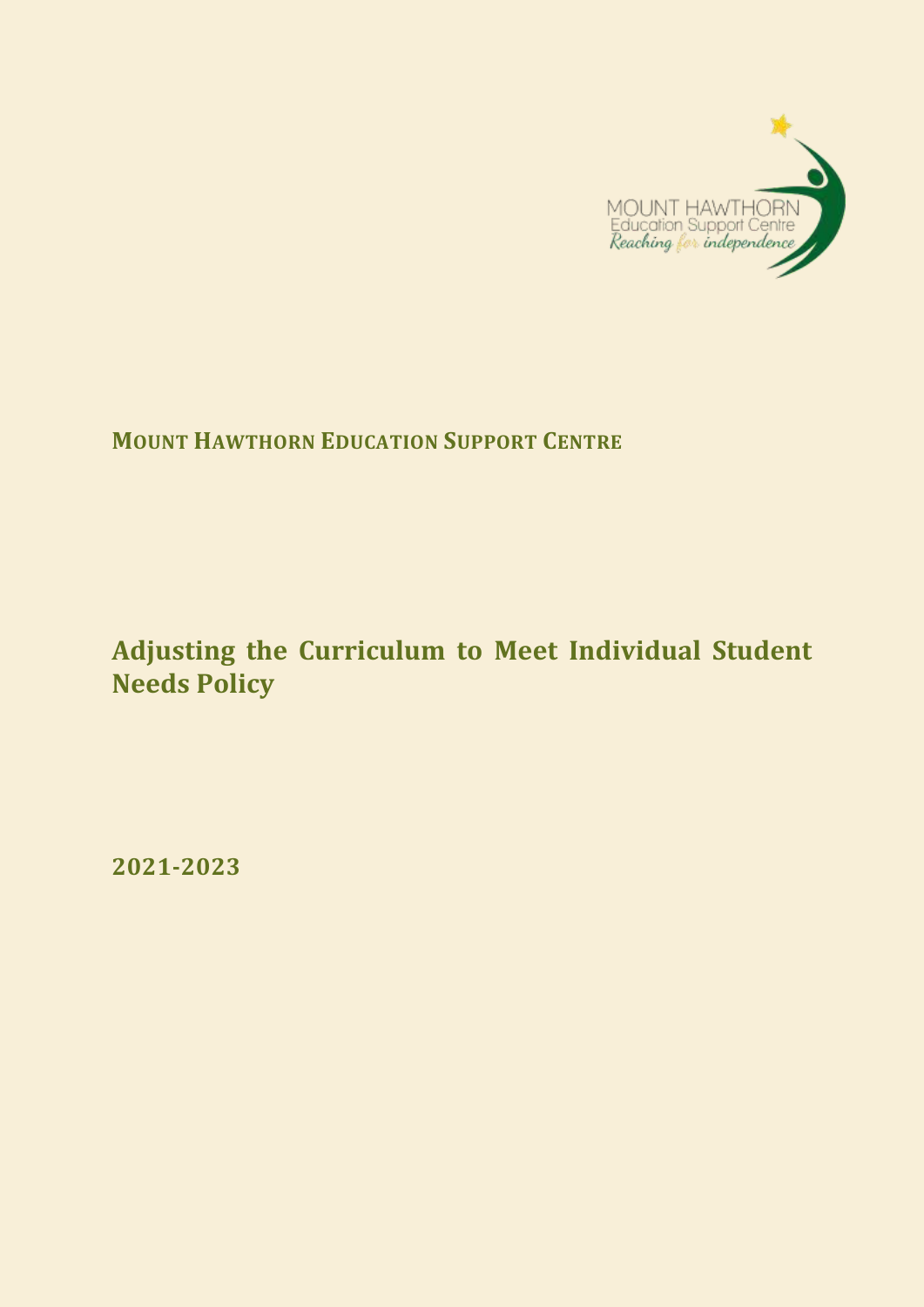#### *Overview*

At Mount Hawthorn ESC all of our students have special needs. Therefore, we adjust the curriculum for every student. We follow the policies of ACARA (Australian Curriculum, Assessment and Reporting Authority) and Schools Curriculum & Standards Authority (WA) to enable all of our students to access and participate in the Australian Curriculum. We concur with ACARA who state that:

'All students are entitled to rigorous, relevant and engaging learning programs drawn from a challenging curriculum that addresses their individual learning needs. Teachers will use the Australian Curriculum to develop teaching and learning programs that build on students' interests, strengths, goals and learning needs, and address the cognitive, affective, physical, social and aesthetic needs of all students.'

The Melbourne Declaration on Educational Goals for Young Australians (MCEETYA, 2008) (Melbourne Declaration) includes two goals which we embrace:

Goal 1: Australian schooling promotes equity and excellence.

Goal 2: All young Australians become successful learners, confident and creative individuals and active and informed citizens.

We believe that:

- each student can learn and that the needs of every student are important
- that each student is entitled to knowledge, understanding and skills that provide a foundation for successful and lifelong learning and participation in the Australian community to the best of the individual's ability
- that high expectations should be set for each student as teachers account for the current level of learning of individual students, the different rates at which students develop and the ability of the individual
- that the needs and interests of students will vary, and that schools and teachers will
- plan from the curriculum in ways that respond to those needs and interests.

### *Curriculum*

Our teachers will refer to the Western Australian Curriculum learning area content that aligns with their students' chronological age as the starting point in planning, teaching and learning programs. Teachers take account of the range of their students' current levels of learning, strengths, goals, interests and abilities and personalise learning through adjustments to the teaching and learning program according to individual learning need by: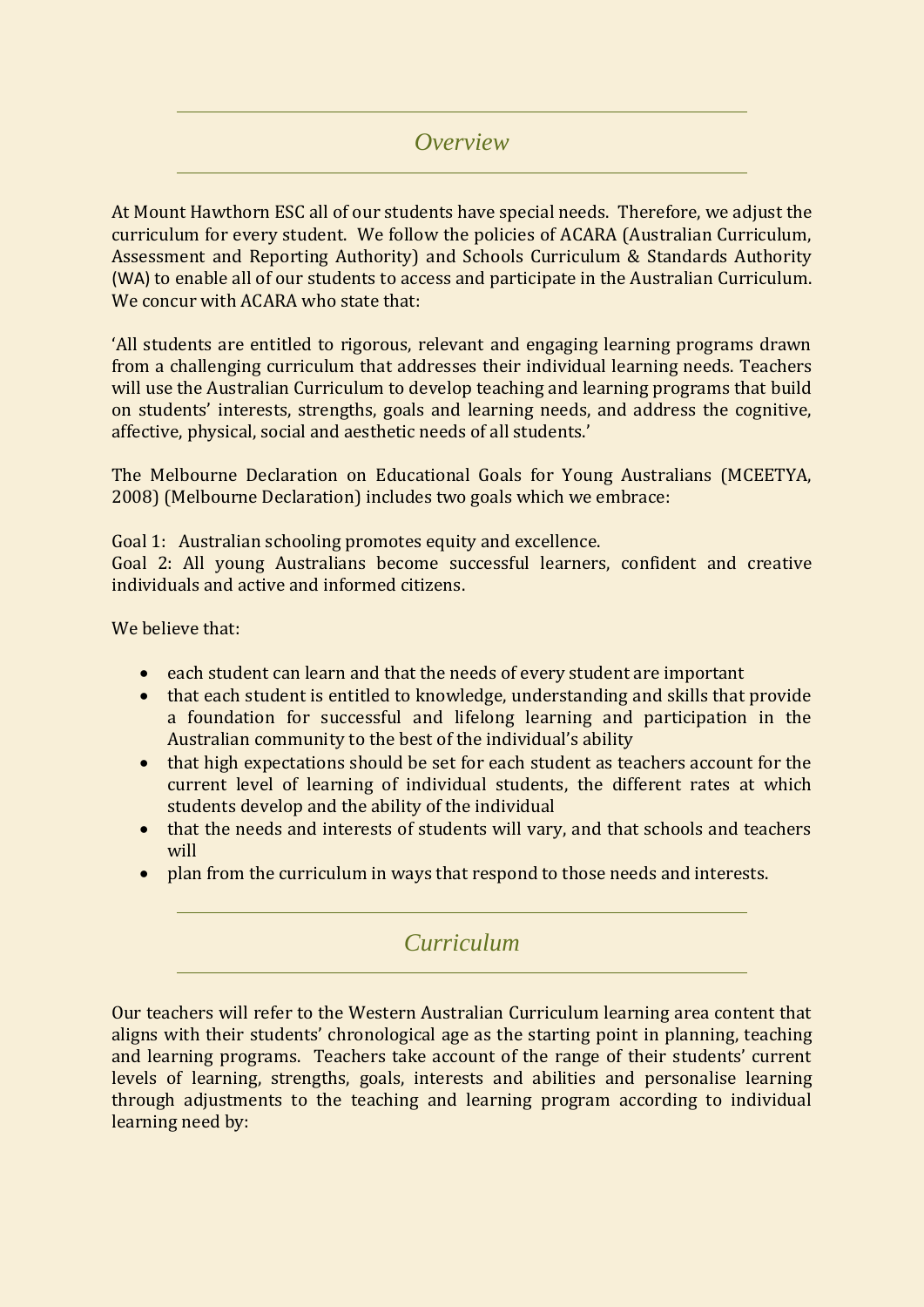- drawing from learning area content at different levels along the Foundation to Year 6 sequence
- using the general capabilities and/or cross-curriculum priorities to adjust the learning
- focus of the age-equivalent learning area content
- aligning individual learning goals with age-equivalent learning area content

At Mount Hawthorn ESC, since our students all have special needs and will be working on more discrete objectives than their mainstream counterparts and on their own timeline, teachers will not assess students' progress through the Western Australian Curriculum in relation to achievement standards. Students' progress will be assessed in relation to their individual learning goals.

Starting with learning area content that aligns with students' chronological age enables teachers to:

- plan dignified teaching and learning programs that are respectful of their students' age
- develop rigorous teaching and learning programs that will challenge and engage all students
- ensure all students progress through the Western Australian Curriculum.

Personalising the teaching and learning program enables teachers to:

- select age-equivalent content that is meaningful and respects students' individual needs, strengths and interests
- use their knowledge of students' learning and support needs to make adjustments in relation to curriculum, instruction and/or environment to enable access to the teaching and learning program.

#### *Curriculum adjustments*

These may include:

- drawing from learning area content at different levels along the Foundation to Year 6 sequence to adjust age-equivalent content
- breaking down curriculum learning objectives into individual steps which are small enough to suit the individual student
- drawing from and emphasising specific aspects of the general capabilities to adjust the learning focus in a particular learning area, although integrity of the learning area must be retained
- drawing from and emphasising specific aspects of one or more of the crosscurriculum priorities to adjust the learning focus of a particular learning area
- input from parents/carers for specific learning objectives identified by them to be included for individual students at specified times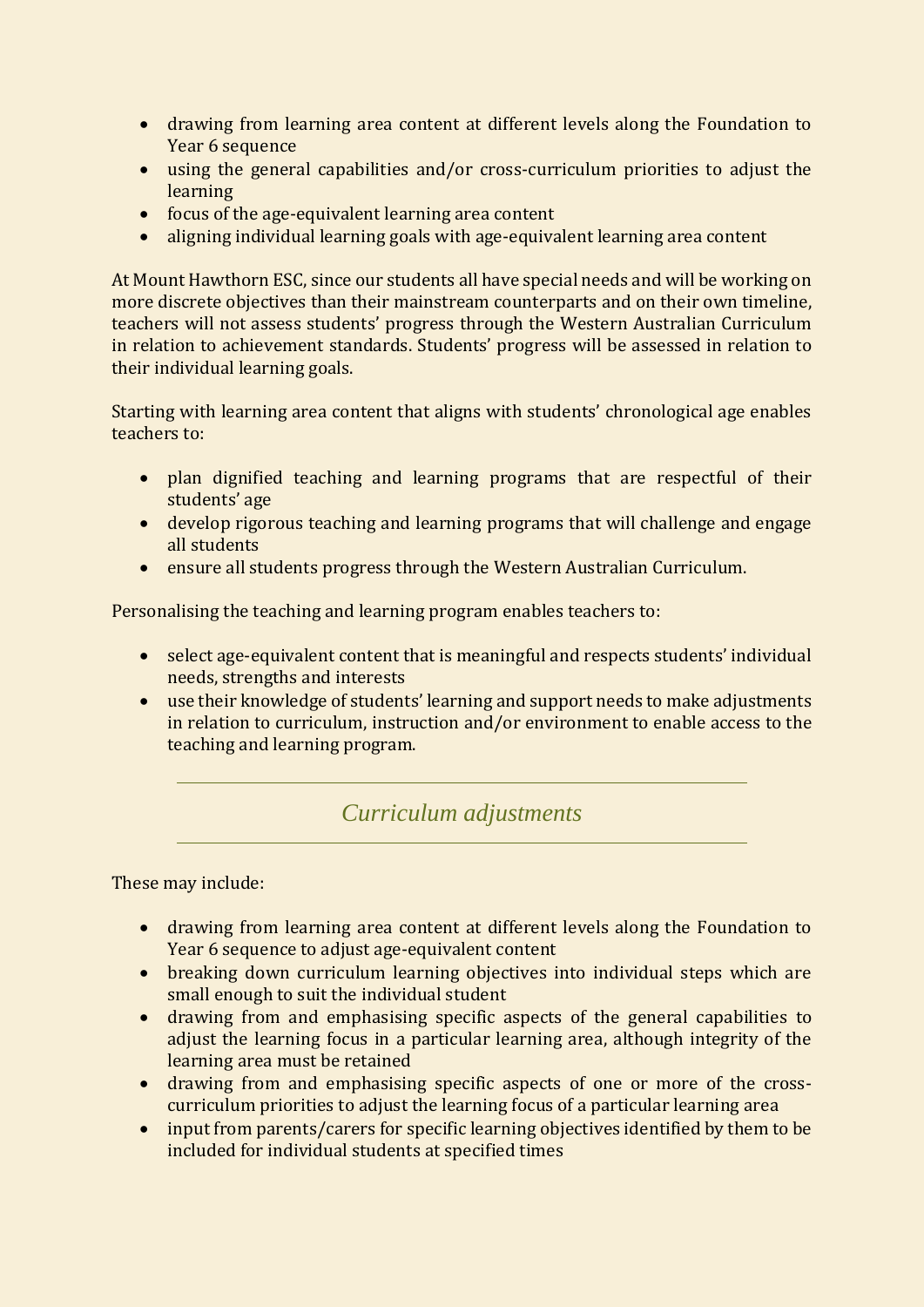## *Instructional adjustments*

These may include:

- using explicit reinforcement schedules appropriate to the level of the student
- scheduling regular, frequent, reinforcing breaks during work time
- factoring in emotional regulation strategies
- providing alternative representations of teaching and learning materials for example using;
	- o visual supports
	- o multimedia
	- o Braille
	- o illustrated texts
	- o simplified texts
- motivating students through engagement with personal interests, guided play
- modelling and demonstrating skills, knowledge and cognitive strategies
- explicit and systematic instruction
- levels of prompting
- modelling problem solving
- providing opportunities for the student to think aloud (verbalisation)
- scaffolding student learning through guided practice and support
- providing feedback and correction, errorless learning
- identifying key vocabulary for explicit instruction
- organising and connecting knowledge, skills and values to promote generalisation
- using cross-curricular and naturally occurring learning opportunities to enhance
- individual learning goals
- providing alternative opportunities for students to represent their learning (for example, using technology and augmentative and alternative communication systems)
- frequent cumulative review
- providing opportunities for generalisation and maintenance.

*Environmental adjustments*

These may include:

- providing physical access to the teaching and learning environment
- use of support personnel
- providing peer assistance (for example, using buddy systems, peer-assisted learning or peer tutoring)
- providing access to alternative equipment and furnishings
- use of technology and augmentative and alternative communication systems
- changes to buildings and classrooms